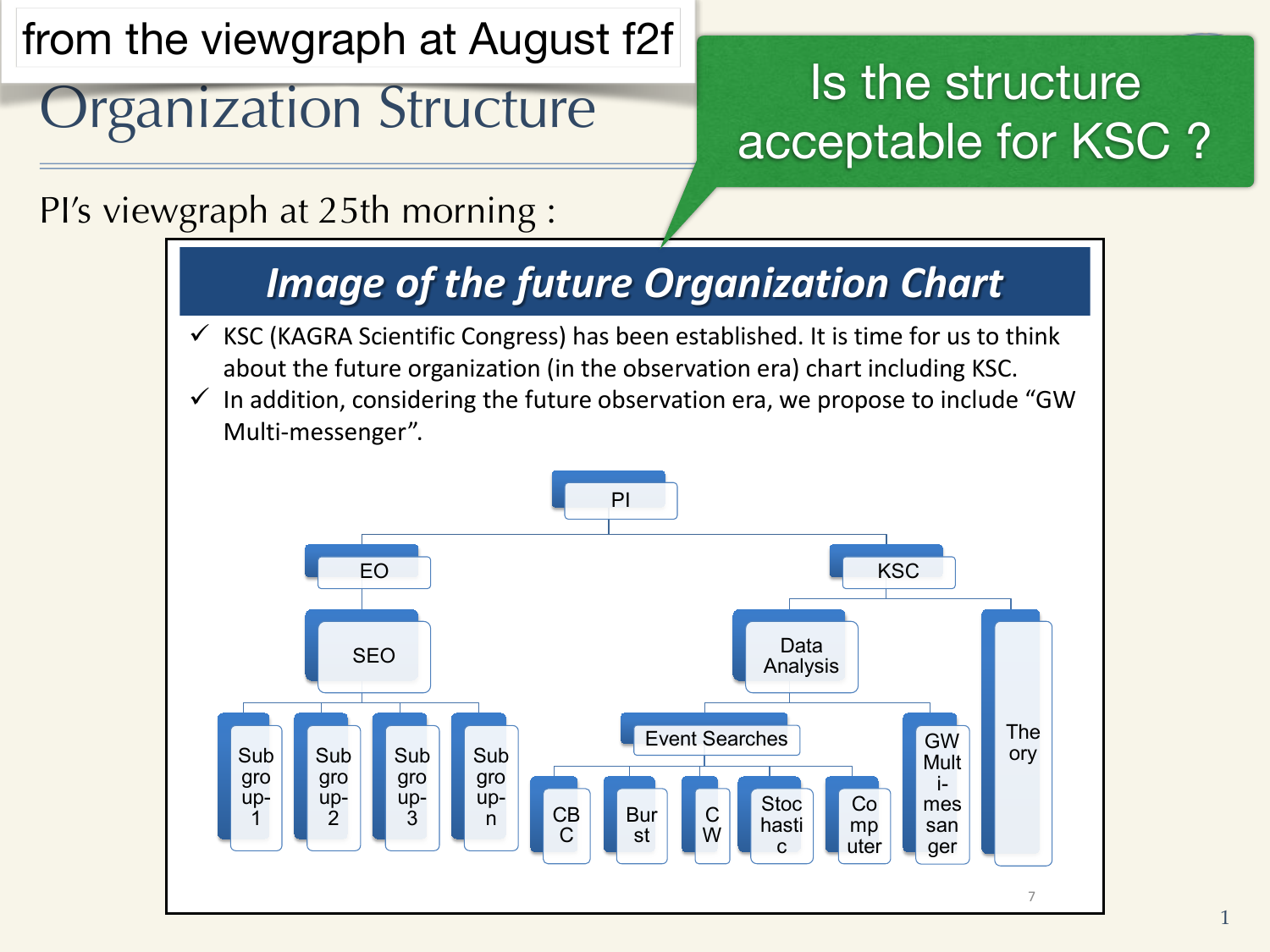## Where the CPC should be located in the KAGRA organization?

KSC discussion item@F2F 2016 Winter **KSC Board**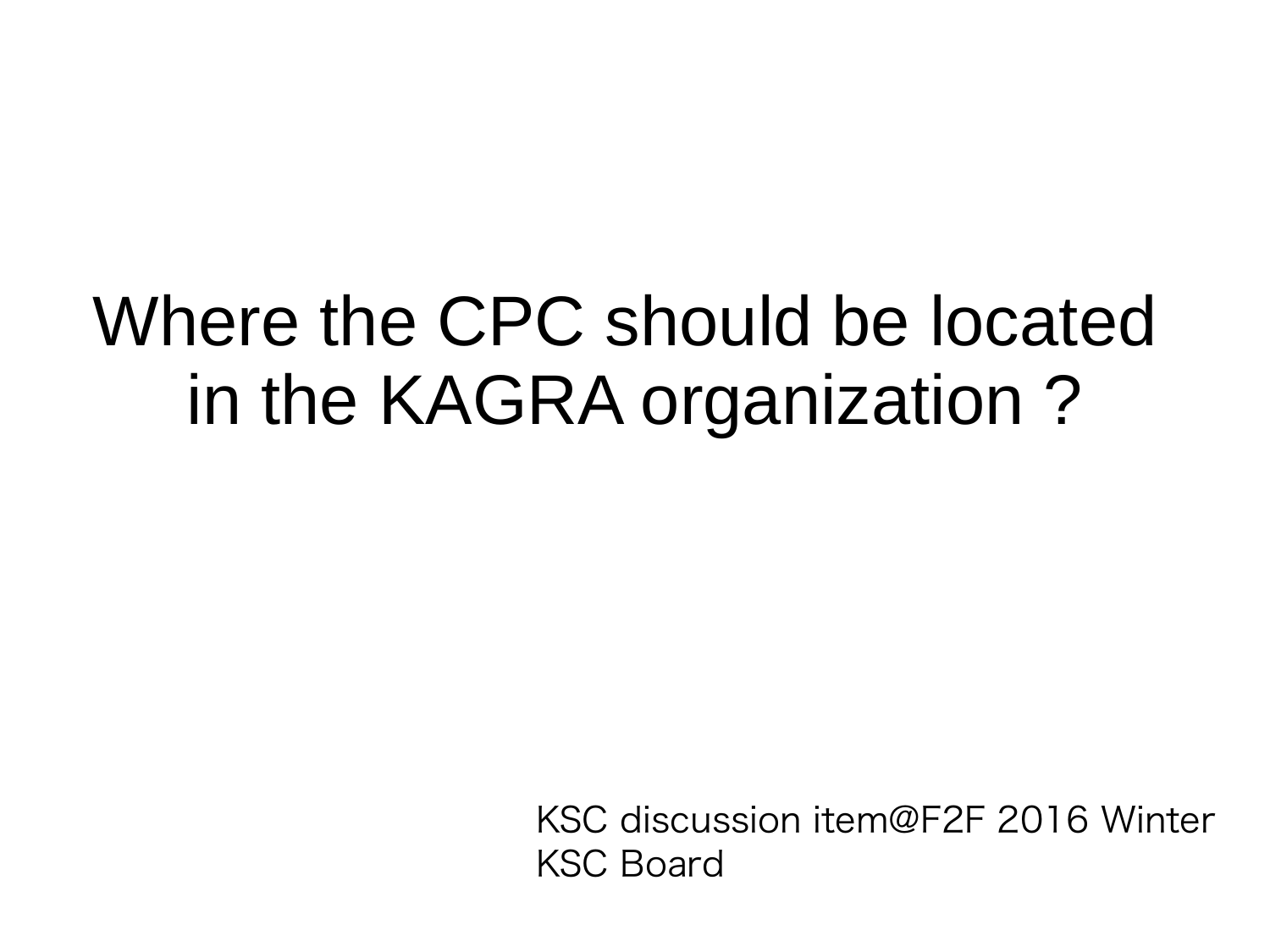#### **Proposal from the KSC board**

Propose/Request the following to EO: Please make the CPC a part of the KSC

#### **Our rationale**

1. The authorship policy and the author list are already maintained by the KSC. The publication rule is closely related to the authorship policy. Therefore, it is natural that the CPC becomes a part of the KSC.

2. The publication policy is discussed and decided by KSC (with an approval by EO). It is then natural that KSC also takes the responsibility to execute the rules. The CPC is a service to the KAGRA community and it fits the purpose of KSC.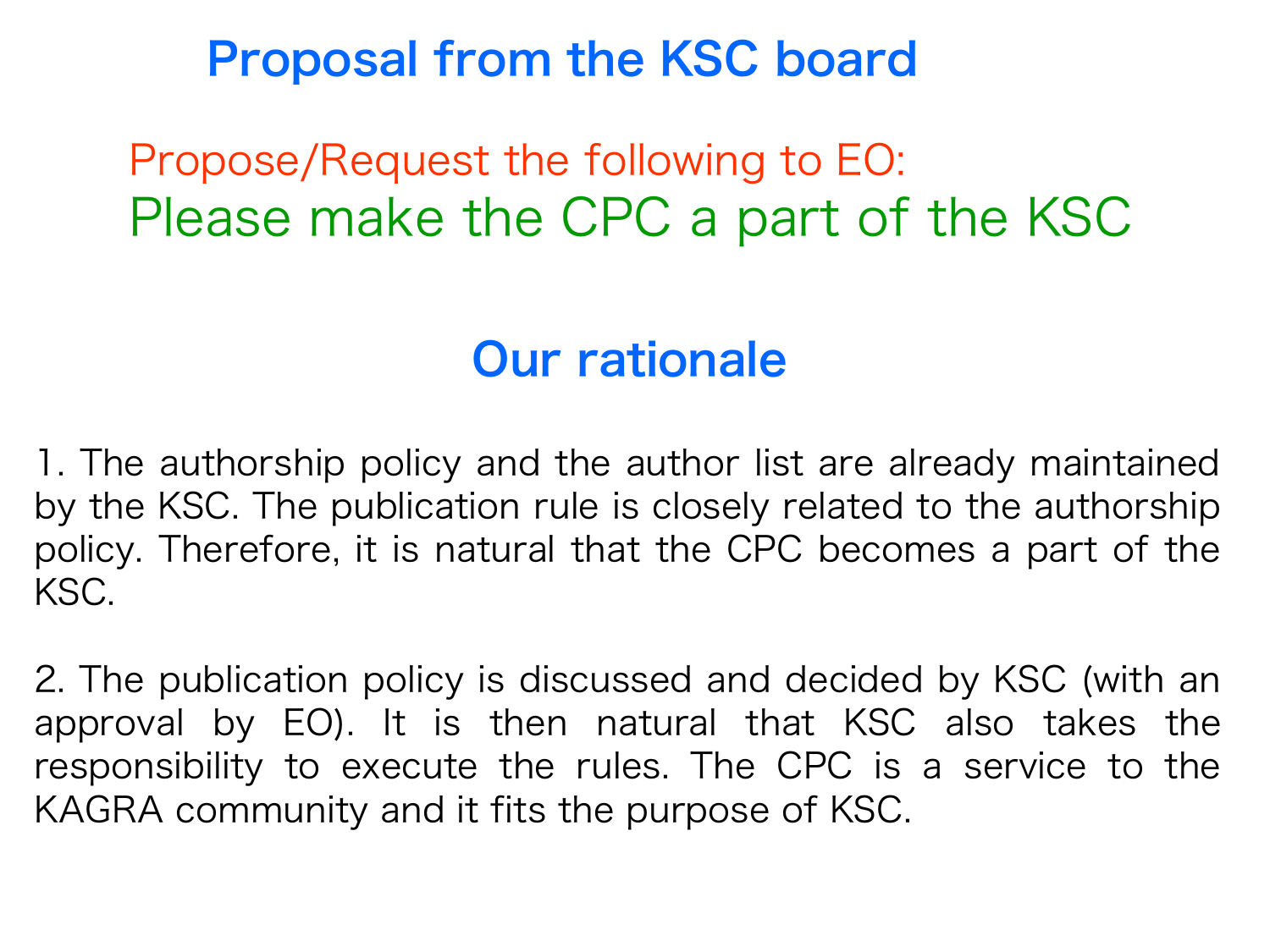#### Administration of scientific output

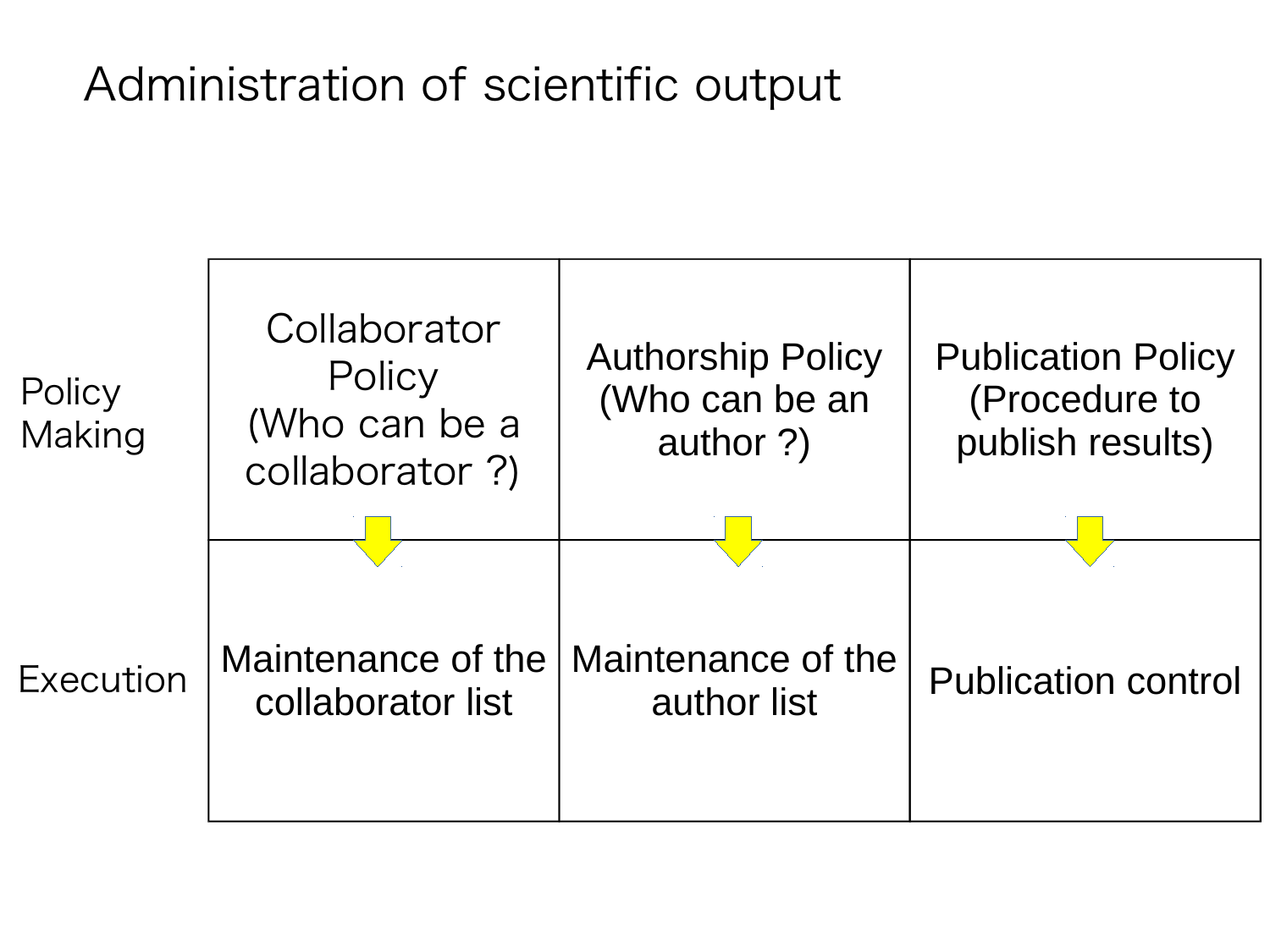### Administration of scientific output



This part is an exception now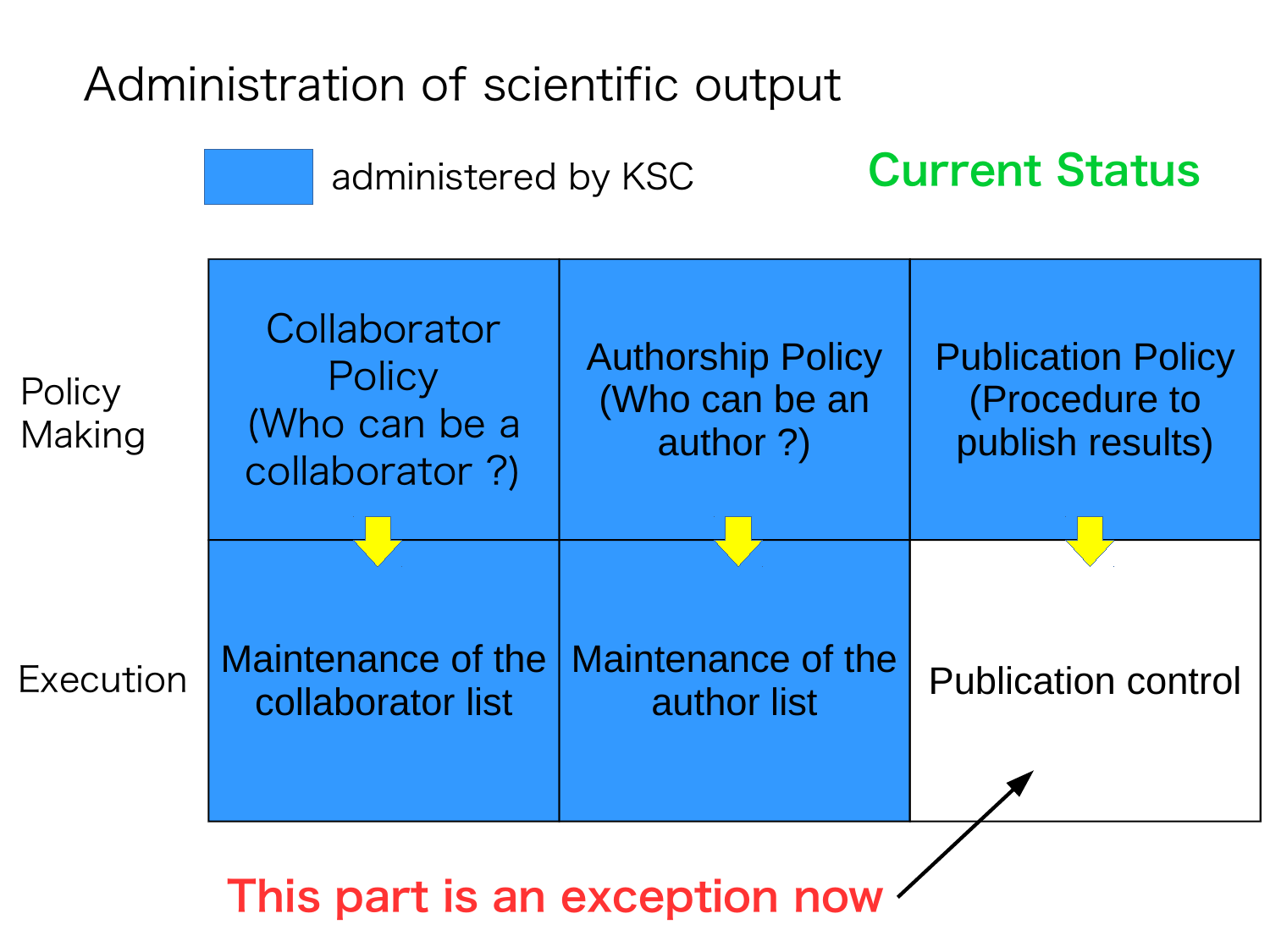### Administration of scientific output



#### This is more natural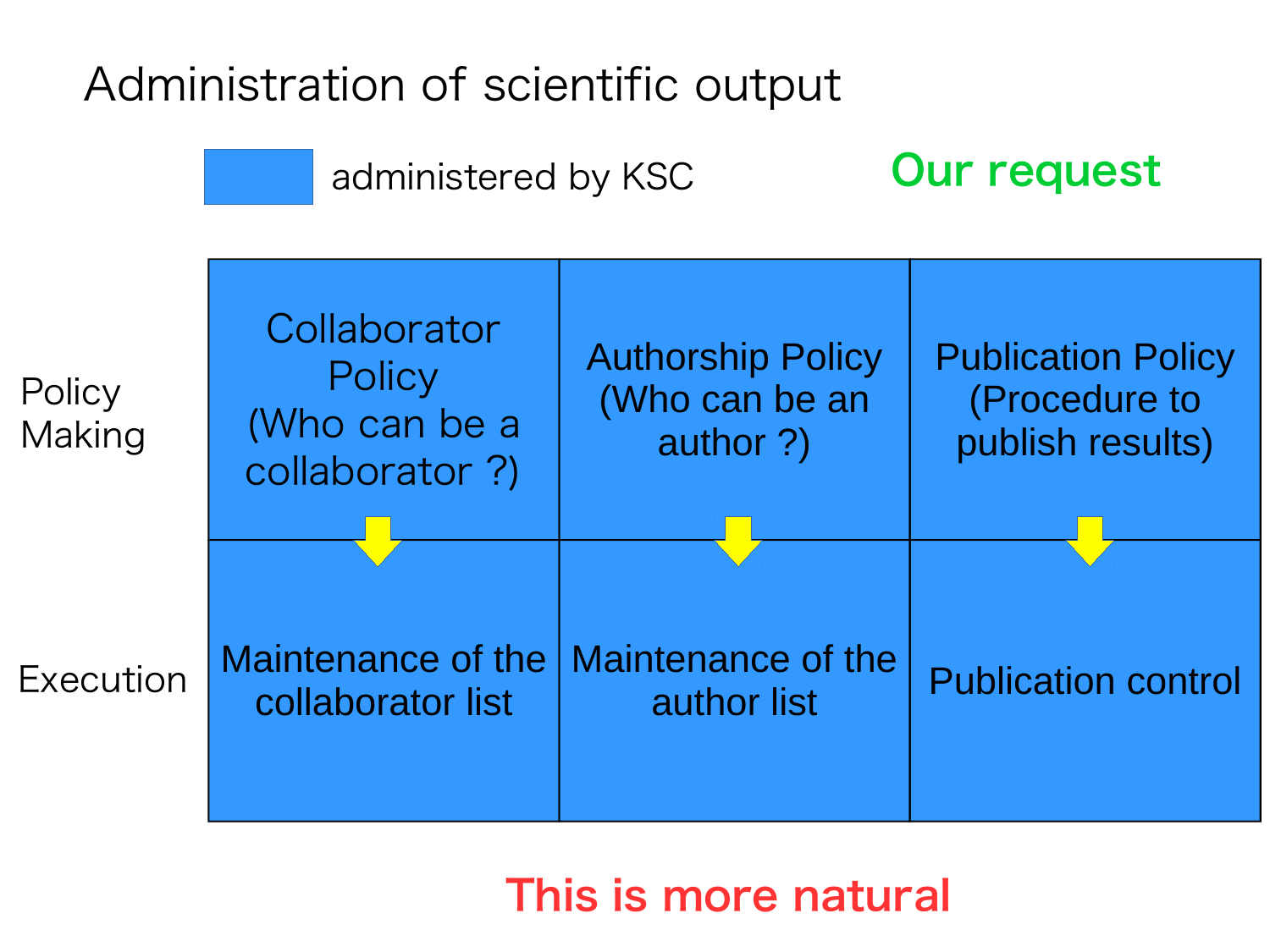Making the report line clearer

There is no perfect rule. Where should they talk to? People will have complaints.

When the CPC is outside of the KSC